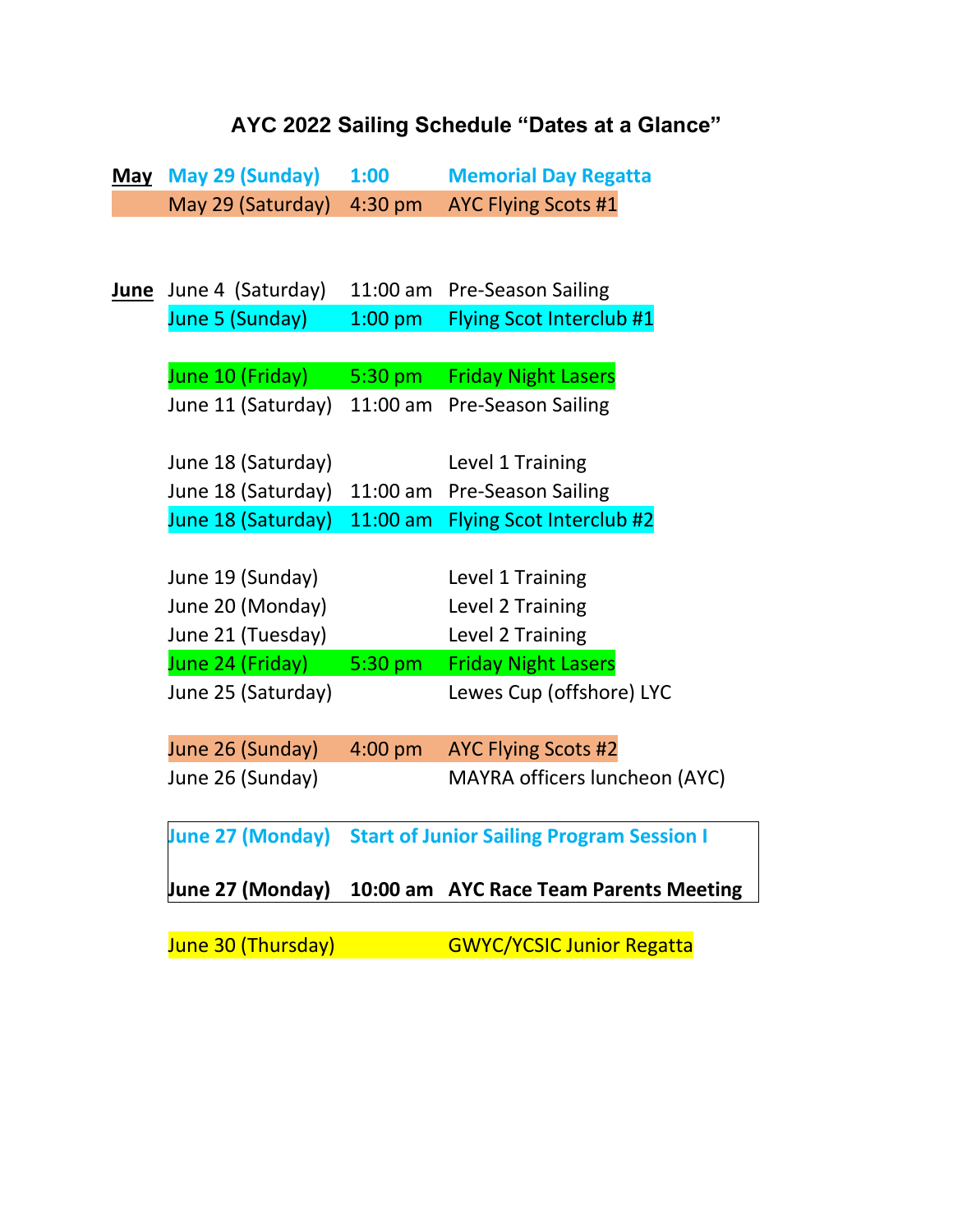|  | July 1 (Friday)           |                    | AYC J/24 match racing                                              |
|--|---------------------------|--------------------|--------------------------------------------------------------------|
|  | July 2 (Saturday)         |                    | 11:00 am Flying Scot Interclub #3                                  |
|  | <b>July 3 (Sunday)</b>    | $1:00$ pm          | <b>Independence Day Regatta</b>                                    |
|  | July 7 (Thursday)         |                    | <b>YCSH Junior Regatta</b>                                         |
|  |                           |                    |                                                                    |
|  | July 8 (Friday)           |                    | Powder Puff Regatta (girls) (Metedeconk River YC)                  |
|  | <b>July 8 (Friday)</b>    | $5:30~\mathrm{pm}$ | <b>Friday Night Lasers</b>                                         |
|  | <b>July 10 (Sunday)</b>   | $1:00$ pm          | <b>Past Commodore's Regatta</b>                                    |
|  | July 10 (Sunday)          | $3:00 \text{ pm}$  | <b>AYC Flying Scots #3</b>                                         |
|  |                           |                    |                                                                    |
|  | July 14 (Thursday)        |                    | <b>OCYC Junior's Regatta</b>                                       |
|  | July 16 (Saturday)        | $11:00$ am         | <b>Flying Scot Interclub #4</b>                                    |
|  | July 17 (Sunday)          | $1:00$ pm          | <b>Pirates' Regatta</b>                                            |
|  | July 18 (Monday)-July 19  |                    | Junior Olympics (Island Heights YC)                                |
|  | July 21 (Thursday)        |                    | <b>CYCCM Junior's Regatta</b>                                      |
|  |                           |                    |                                                                    |
|  | July 22 (Friday)          |                    | <b>MAYRA Team Racing at CYCCM</b>                                  |
|  | July 22 (Friday)          | 5:30 pm            | <b>Friday Night Lasers</b>                                         |
|  |                           |                    |                                                                    |
|  | <b>July 23 (Saturday)</b> |                    | <b>Junior Sailing Family Day</b>                                   |
|  | July 24 (Sunday)          | 3:00 pm            |                                                                    |
|  |                           |                    | <b>AYC Flying Scots #4</b>                                         |
|  | July 24 (Sunday)          |                    | AYC J/24 match racing                                              |
|  | July 24 (Sunday)          |                    | <b>MAYRA Laser Championship CYCCM</b>                              |
|  |                           |                    | <b>July 25 (Monday) Start of Junior Sailing Program Session II</b> |
|  | July 28 (Thursday)        |                    | <b>CRYC Junior Regatta</b>                                         |
|  | July 29 (Friday)          |                    | AYC J/24 match racing                                              |
|  | July 30 (Saturday)        | <b>TBA</b>         | Avalon Cup Race (offshore buoy races)                              |
|  | July 30 (Saturday)        | 6:00 pm            | Avalon Cup Dinner & Awards (AYC)                                   |
|  | July 31 (Sunday)          | <b>TBA</b>         | Avalon Cup Race (offshore distance to                              |
|  |                           |                    | CYCCM)                                                             |
|  |                           |                    |                                                                    |